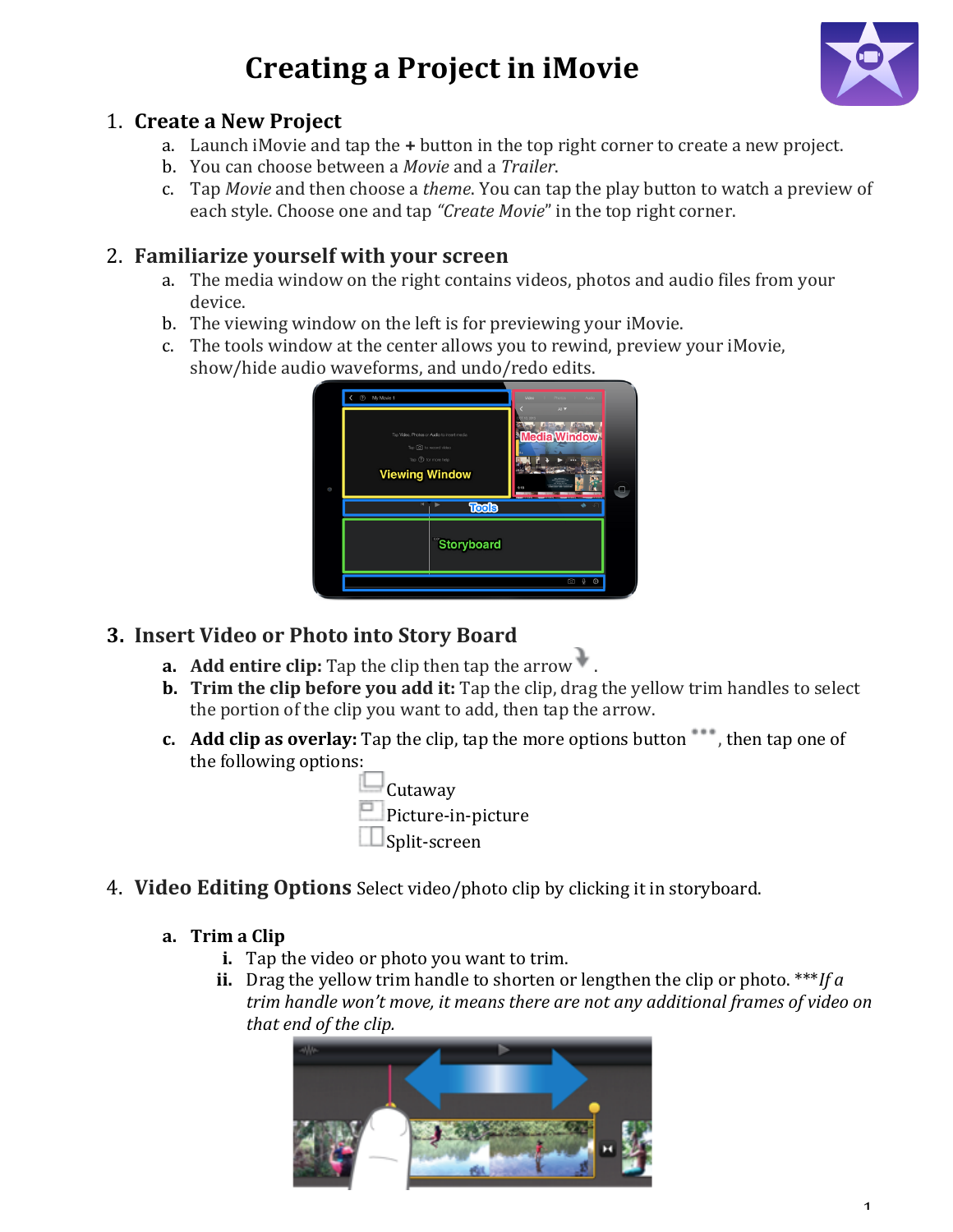#### **b.** Split a Clip

- **i.** Scroll the project timeline in the storyboard to position the playhead (red) vertical line) where you want to split the clip.
- **ii.** Tap the video clip then swipe down over the playhead to split the clip.



#### **a. Transitions**

- i. Tap the transition button **button** between the clips you want to transition between.
- ii. Select the transition style:



iii. To change duration, tap the duration shown in the lower right, then choose desired duration. Duration cannot exceed 2 seconds.

#### **b.** Title your Clip

- i. Tap video or photo to select the clip you want to title.
- ii. Tap the  $\mathbb{I}$  in the lower left corner to select the title style. Choose style by tapping on it.
- iii. Tap "Center" or "Lower" on the bottom of the screen to change location of title.
- iv. Tap "*None*" to turn off title.
- v. To shorten the time frame a title shows on a clip, split the clip.

#### **5. Audio Editing Options:** Select audio clip by clicking on video or audio file in storyboard.

#### **a. Detach)the)audio)from)a)video)clip.**

- *i.* Tap on a video clip from storyboard and then tap  $\chi$  at the lower left of the screen.
- ii. A new blue-colored audio clip will appear beneath your video clip. You can now move, delete or edit the audio clip separately from parent video clip.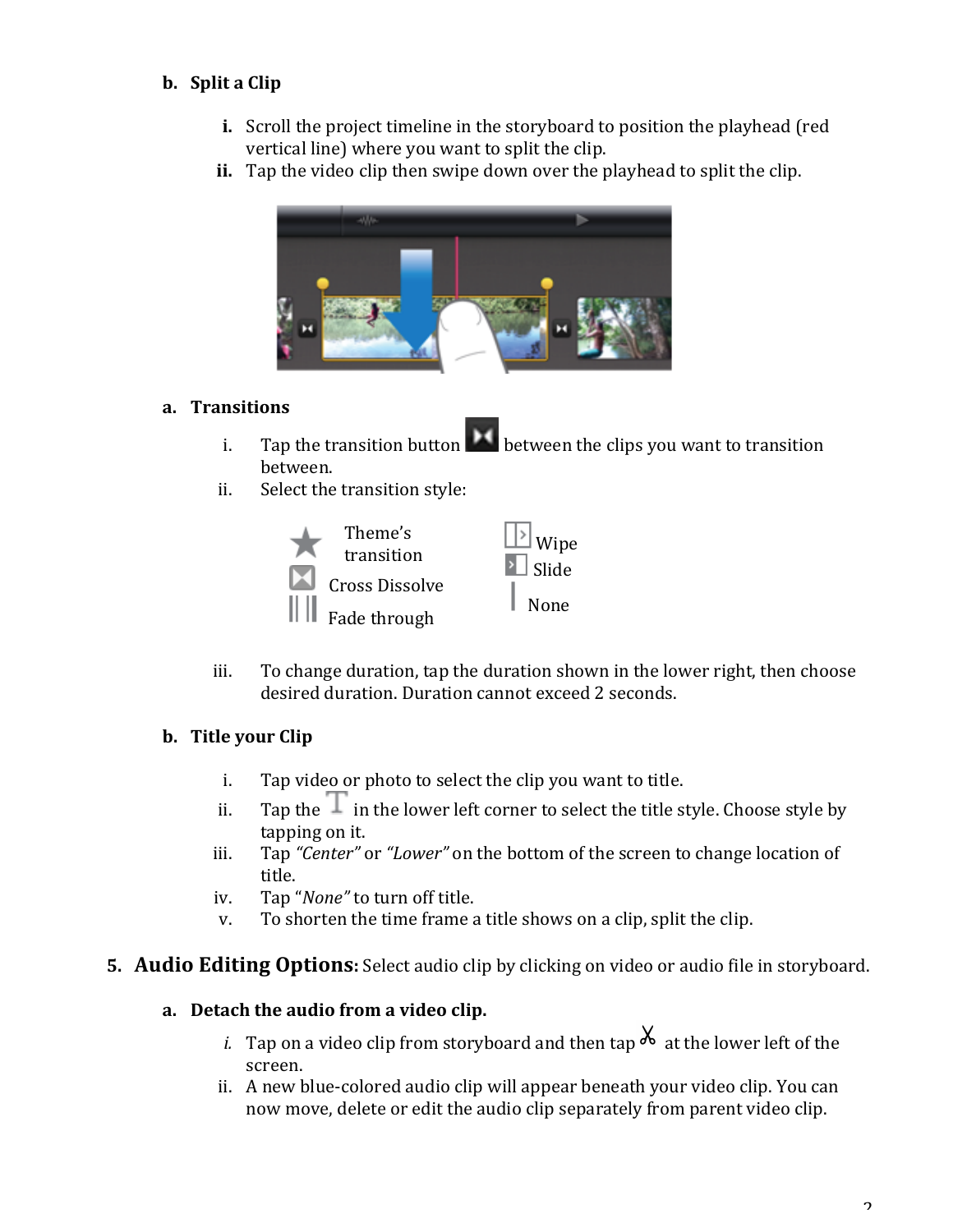#### **b.** Move audio to the background or foreground.

- **i.** Select the audio clip you wish to move by tapping on it.
- ii. In the lower right, tap on "Background" or "*Foreground.*" The clip changes color to indicate whether its background (green) or foreground (blue or purple) audio.

#### *c.* **Move)an)audio)clip.** \*\*\* *You cannot/move/background/music/clips (green)*

- i. Touch and hold the blue or purple audio clip until it pops off the timeline.
- ii. Drag the clip to a new location in the timeline and release.

#### **d. Trim)the)beginning)and)end)of)a)song.**

- i. Tap audio clip (purple or blue) or the background music clip (green) you want to adjust.
- *ii.* Yellow trim handles will appear. Draw the handles at either end of the clip to the points you want the audio to begin and end. \*\*\**If the trim handle wont move right or left, it means there is no additional audio to work with on that end of the clip*



#### **e.** Fade-in and Fade-out

- **i.** Tap audio clip in the timeline then  $\tan \phi$  at the lower left.
- **ii.** Tap "*Fade*" to reveal yellow fade handles at the beginning and end of your clip.
- **iii.** Drag the handles to set the duration of the fade-in and fade-out.



#### **f. Speed up)or slow)down)audio**

- **i.** Tap audio clip in the timeline then tap  $\int \int dV$  at lower left.
- **ii.** Drag the slider on the bottom of the screen to the relative speed you desire. Your clip will lengthen or shorten based on the speed you choose.